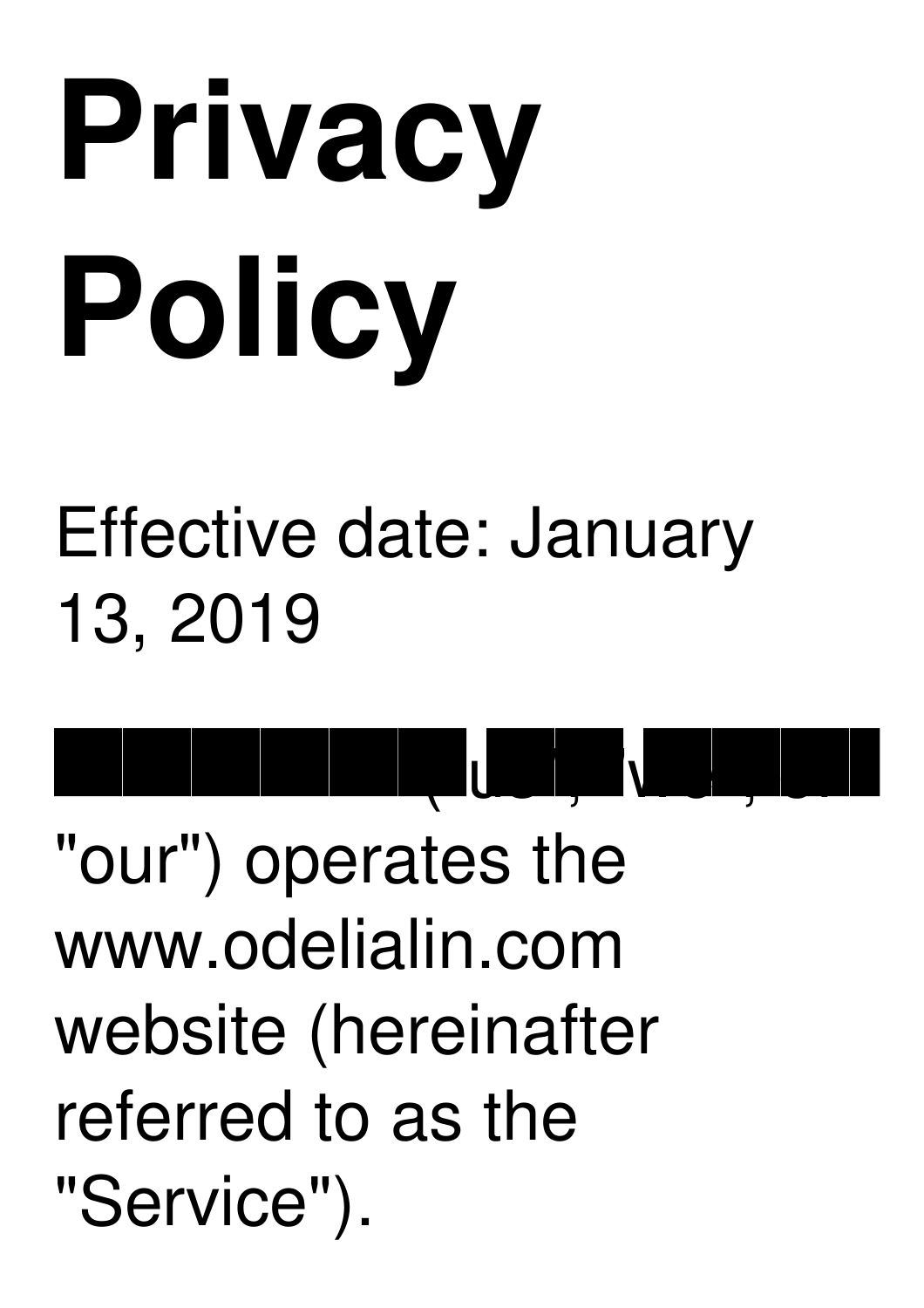This page informs you of our policies regarding the collection, use, and disclosure of personal data when you use our Service and the choices you have associated with that data. The Privacy Policy for based on [theTermsFeed's](https://termsfeed.com/blog/sample-privacy-policy-template/) Privacy Policy Template.

We use your data to provide and improve the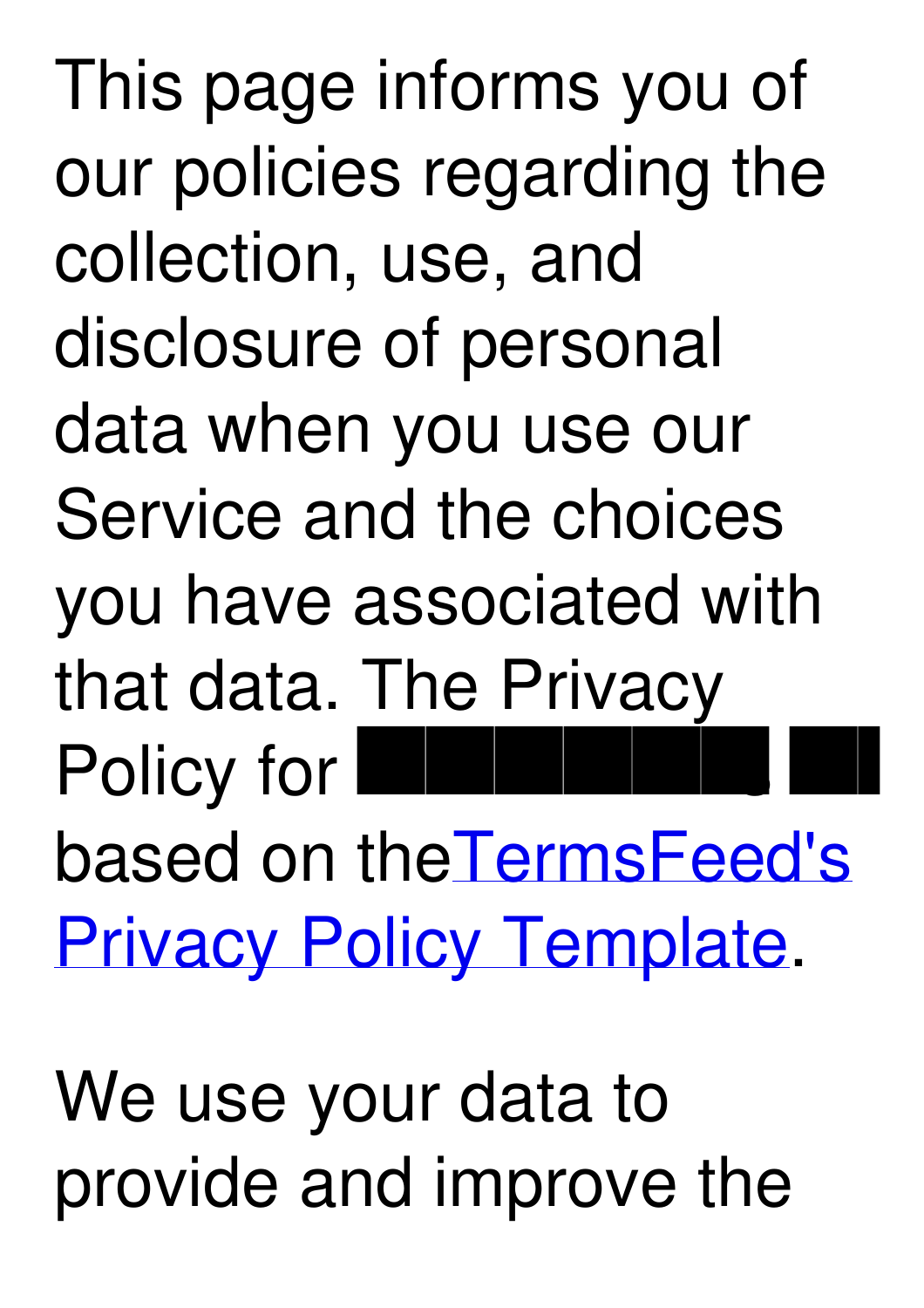Service. By using the Service, you agree to the collection and use of information in accordance with this policy. Unless otherwise defined in this Privacy Policy, the terms used in this Privacy Policy have the same meanings as in our Terms and Conditions, accessible from www.odelialin.com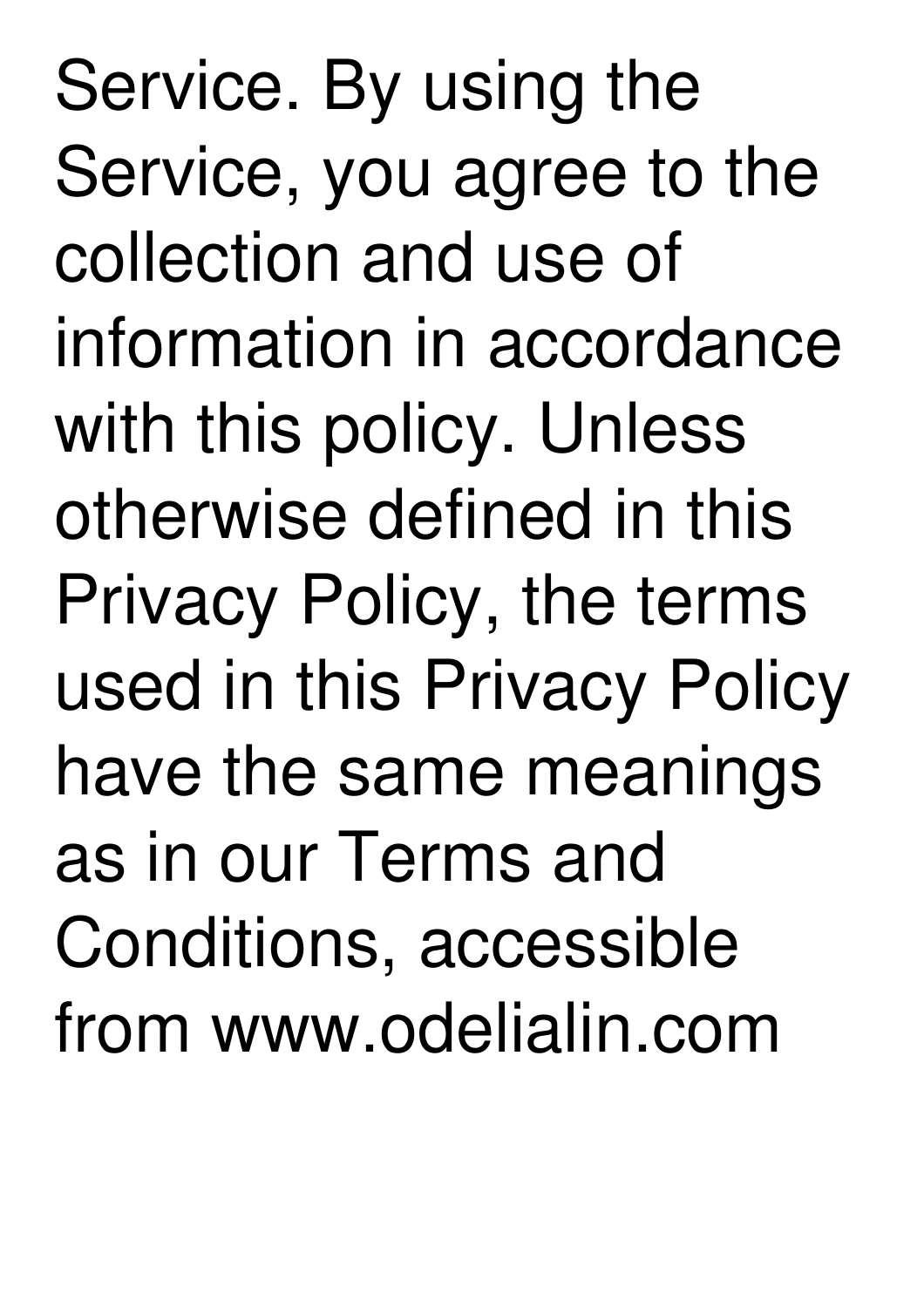### **Definitions**

#### **Service**

### Service is the www.odelialin.com website operated by

#### **Personal Data**

Personal Data means data about a living individual who can be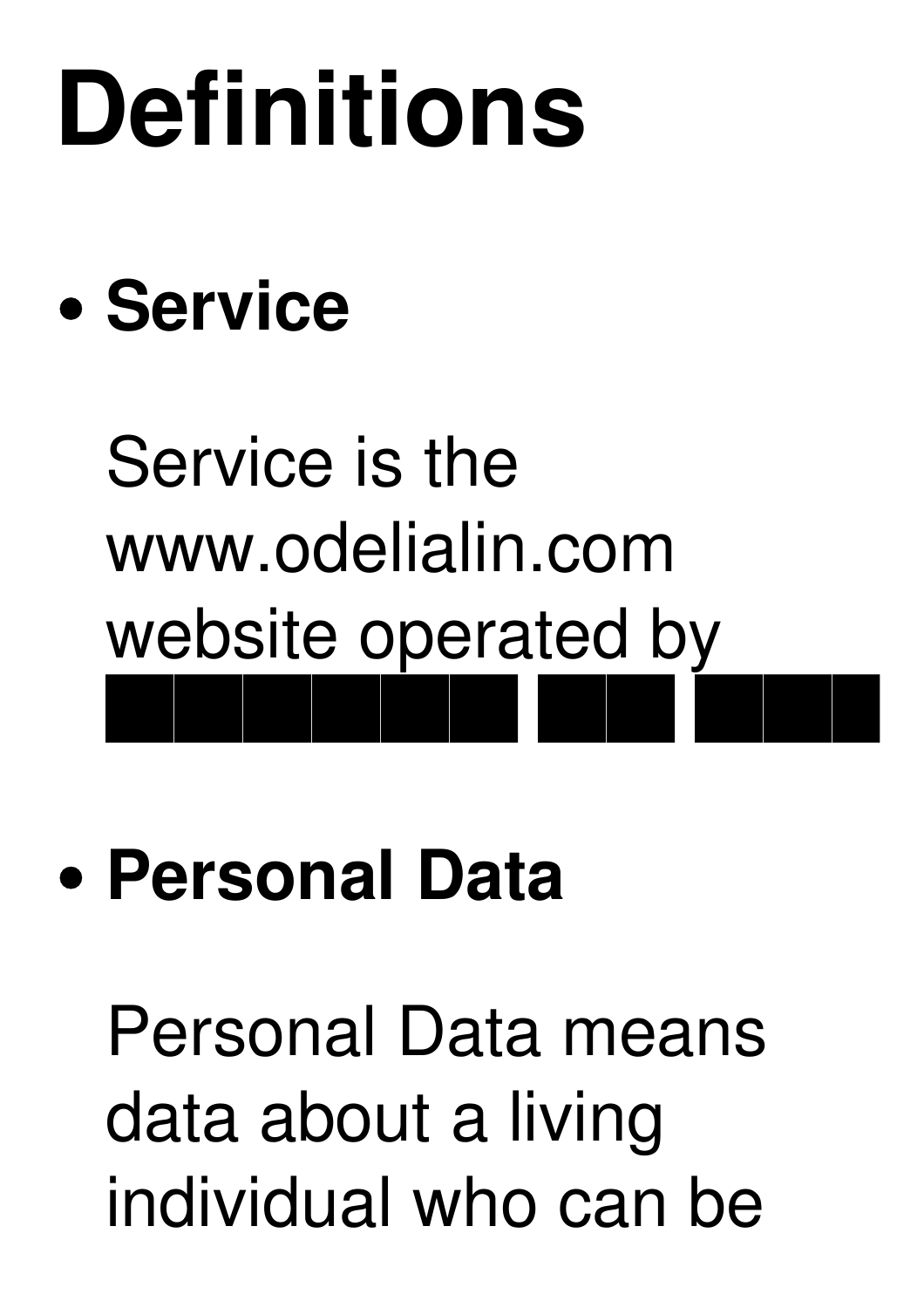identified from those data (or from those and other information either in our possession or likely to come into our possession).

#### **Usage Data**

Usage Data is data collected automatically either generated by the use of the Service or from the Service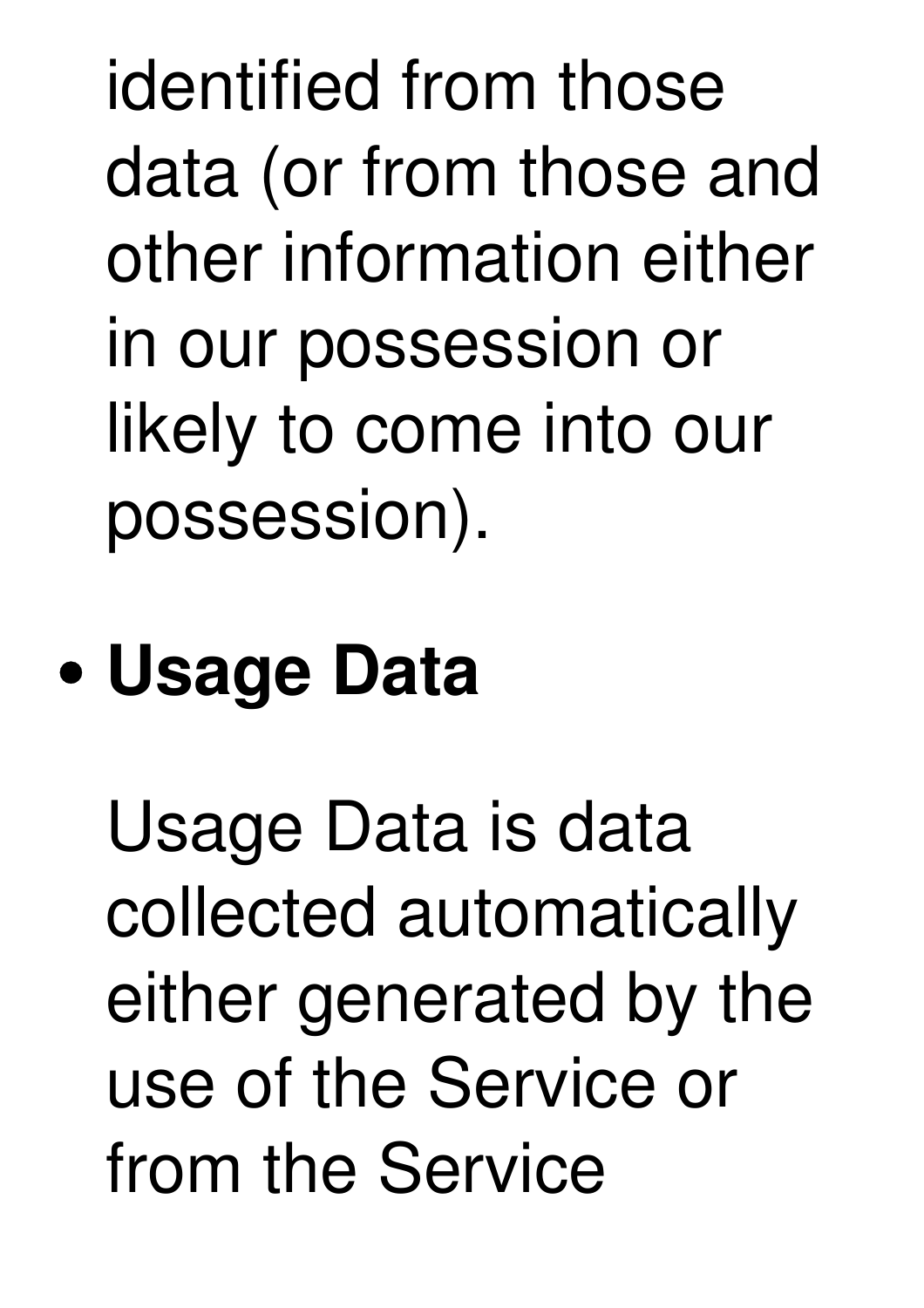infrastructure itself (for example, the duration of a page visit).

#### **Cookies**

Cookies are small files stored on your device (computer or mobile device).

### **Information Collection and**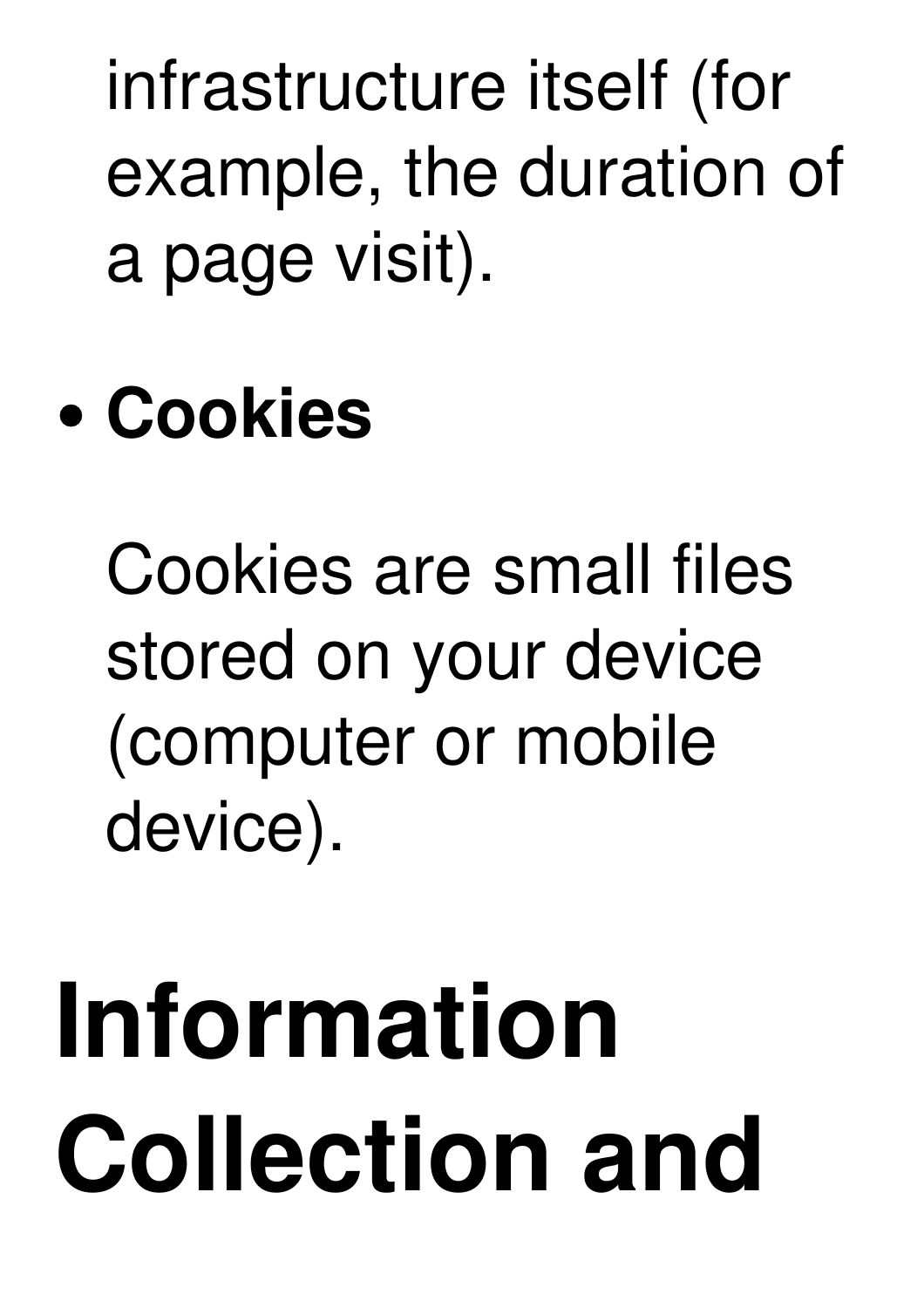### **Use**

#### We collect several different types of information for various purposes to provide and improve our Service to you.

### **Types of Data Collected**

#### **Personal Data**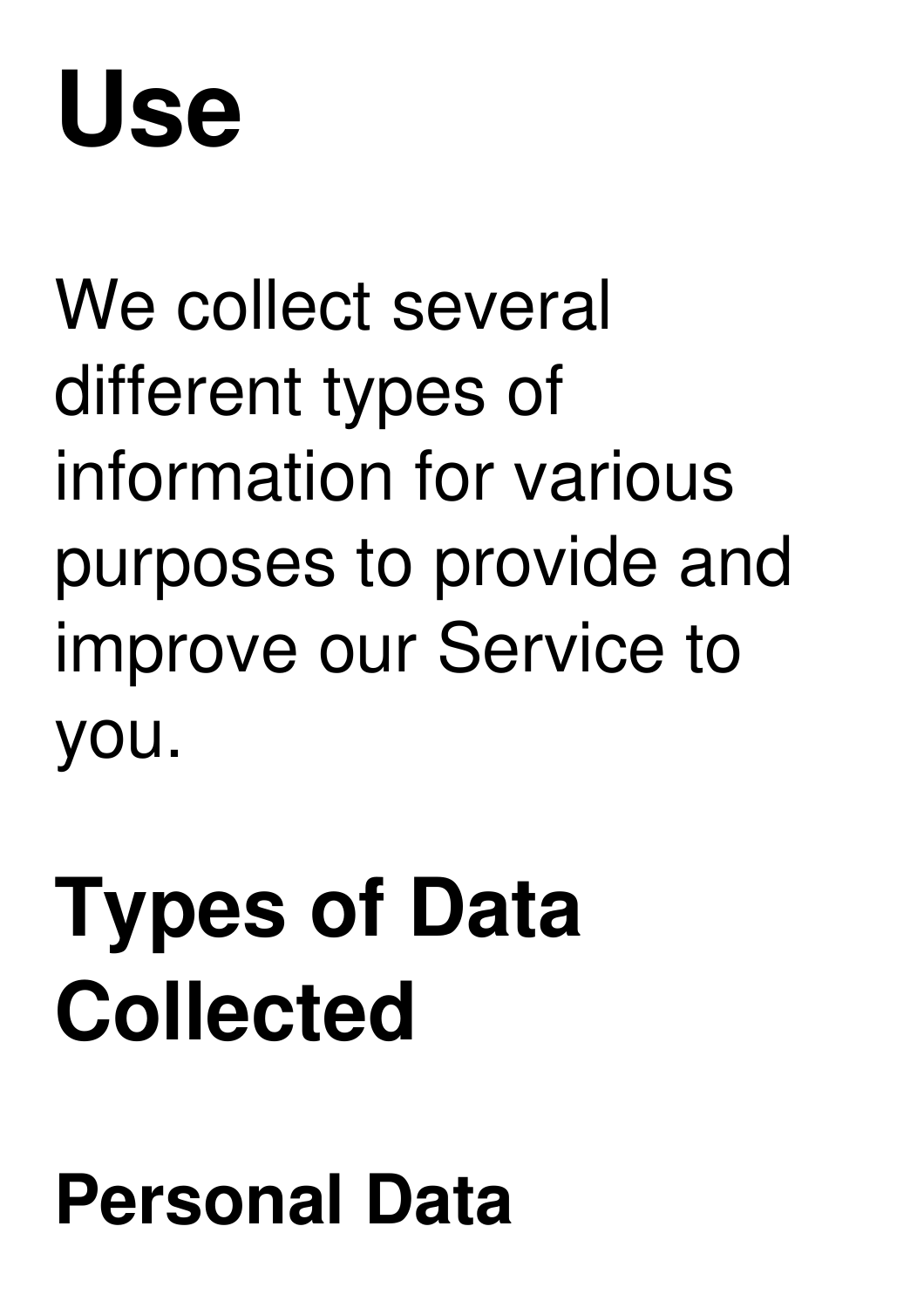While using our Service, we may ask you to provide us with certain personally identifiable information that can be used to contact or identify you ("Personal Data"). Personally identifiable information may include, but is not limited to:

- Email address
- First name and last name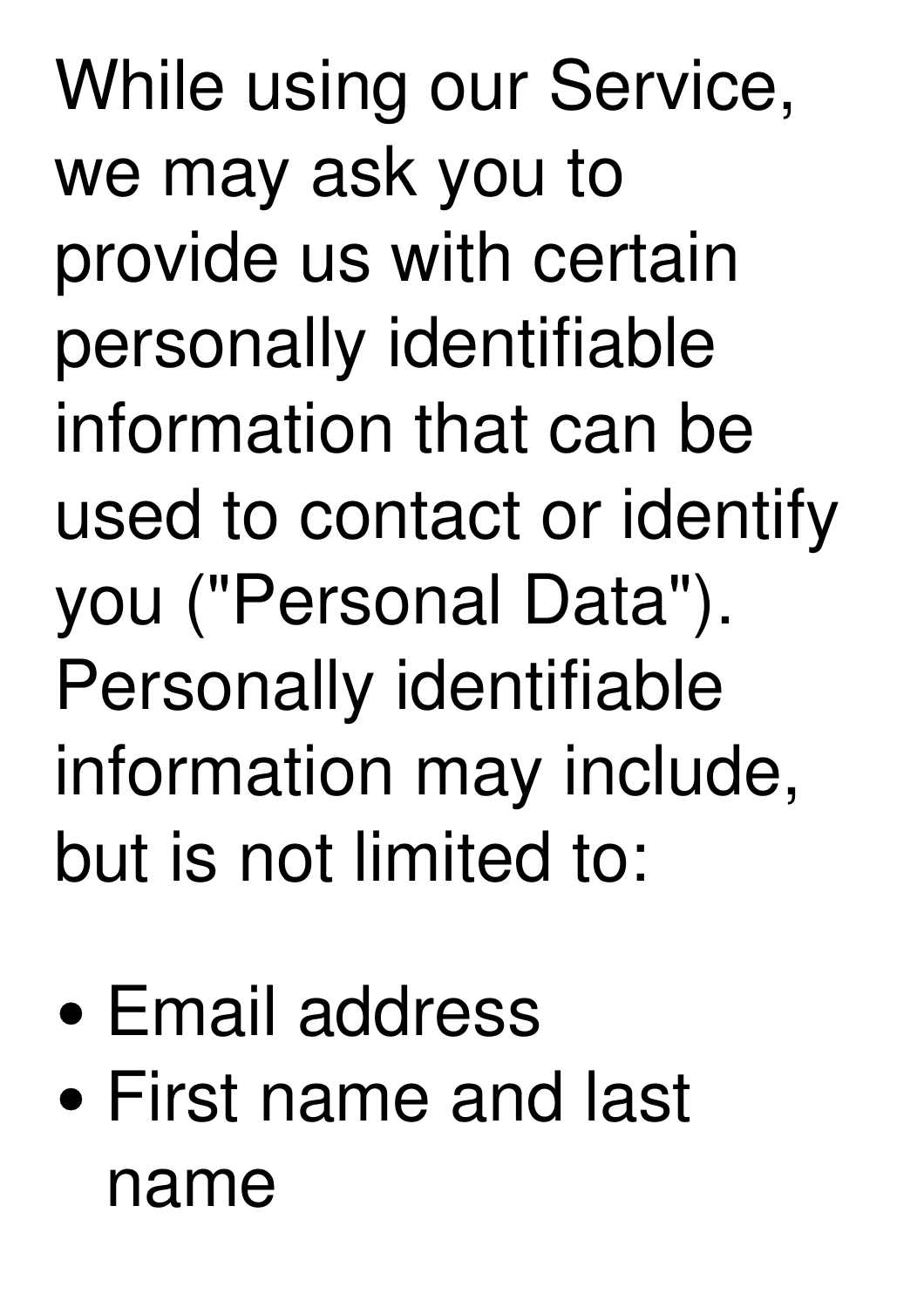#### Phone number Cookies and Usage Data

#### **Usage Data**

We may also collect information how the Service is accessed and used ("Usage Data"). This Usage Data may include information such as your computer's Internet Protocol address (e.g. IP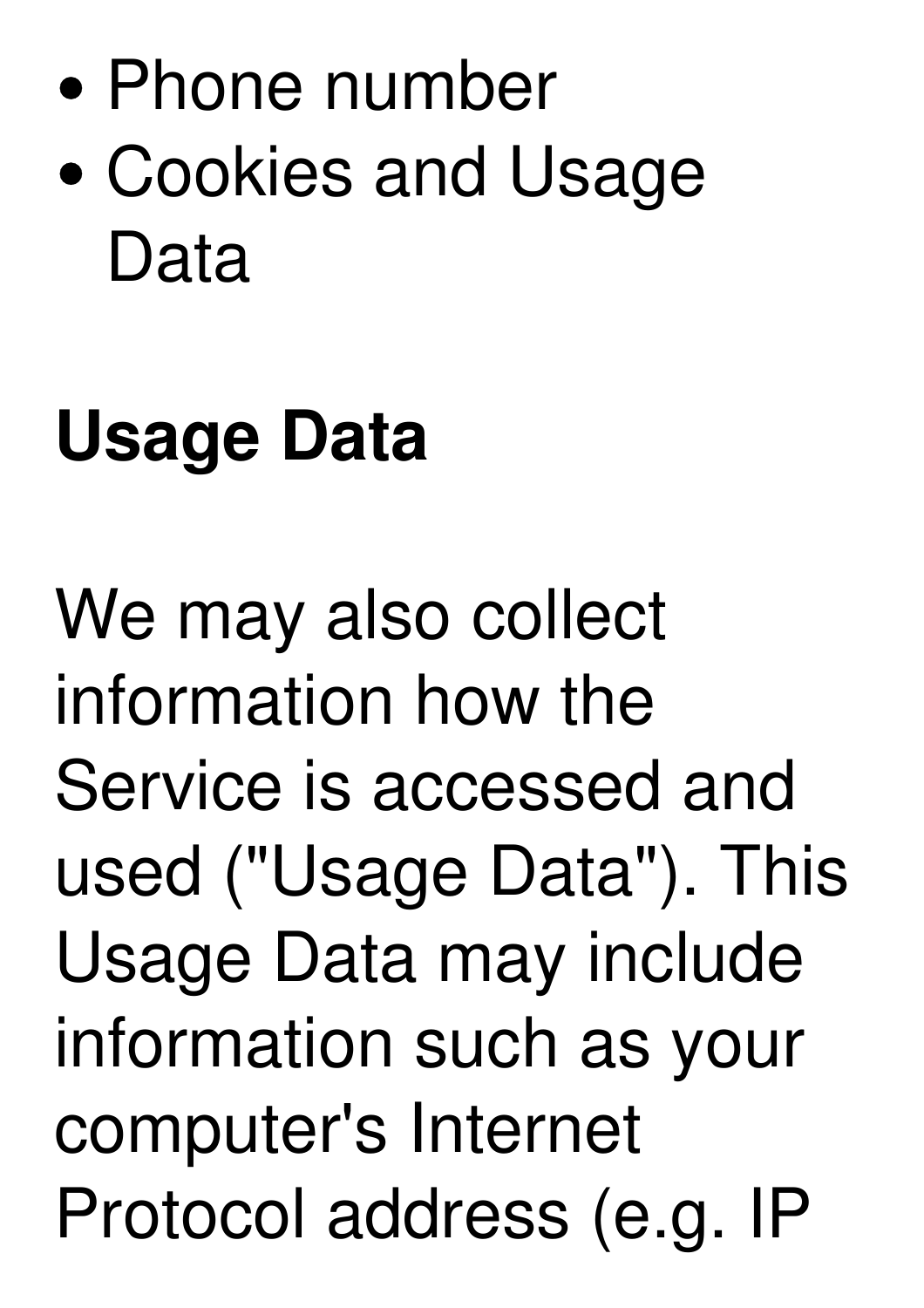address), browser type, browser version, the pages of our Service that you visit, the time and date of your visit, the time spent on those pages, unique device identifiers and other diagnostic data.

#### **Tracking & Cookies Data**

We use cookies and similar tracking technologies to track the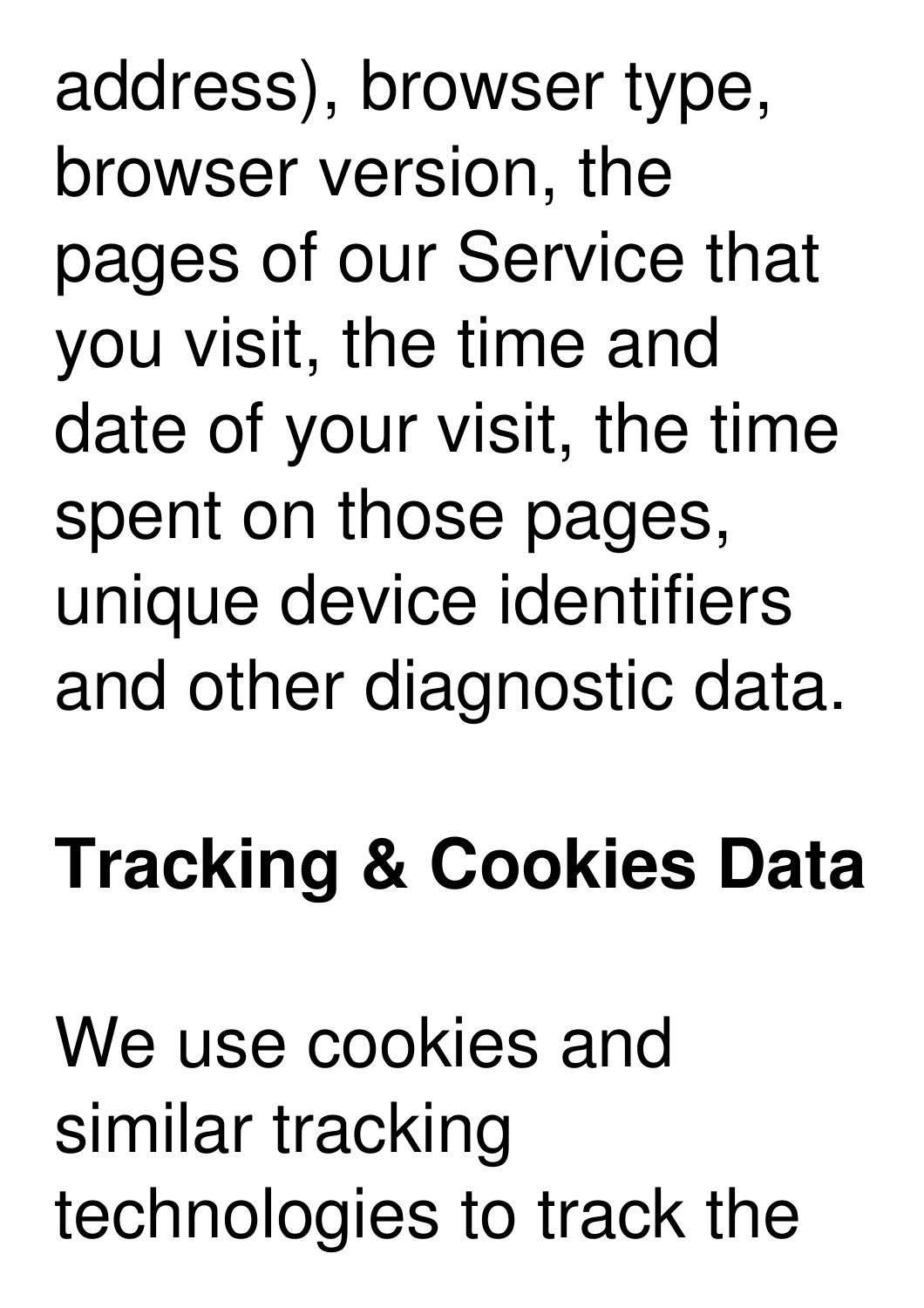activity on our Service and we hold certain information.

Cookies are files with a small amount of data which may include an anonymous unique identifier. Cookies are sent to your browser from a website and stored on your device. Other tracking technologies are also used such as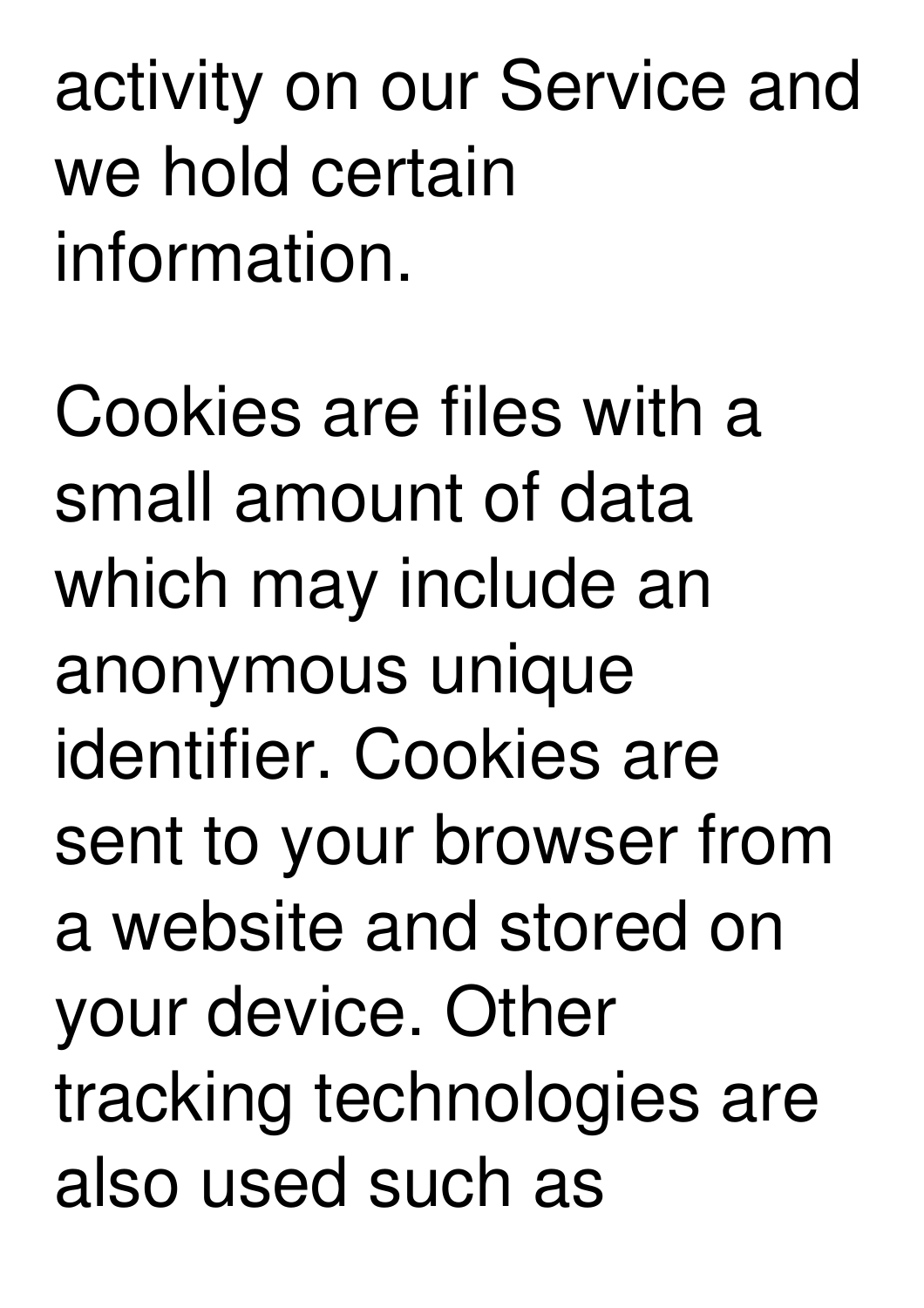beacons, tags and scripts to collect and track information and to improve and analyse our Service.

You can instruct your browser to refuse all cookies or to indicate when a cookie is being sent. However, if you do not accept cookies, you may not be able to use some portions of our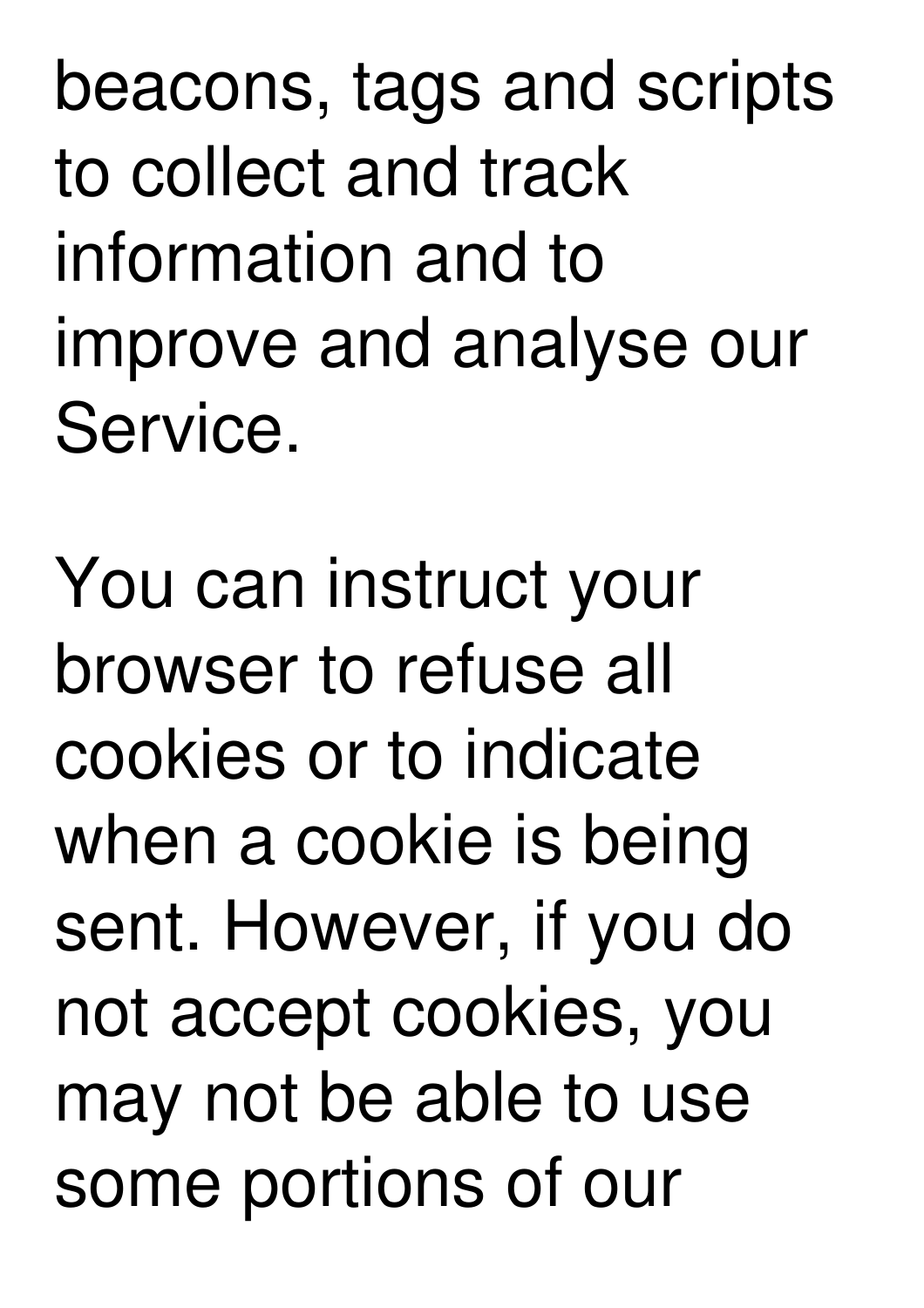#### Service.

Examples of Cookies we use:

- **Session Cookies.** We use Session Cookies to operate our Service.
- **Preference Cookies.** We use Preference Cookies to remember your preferences and various settings.
- **Security Cookies.** We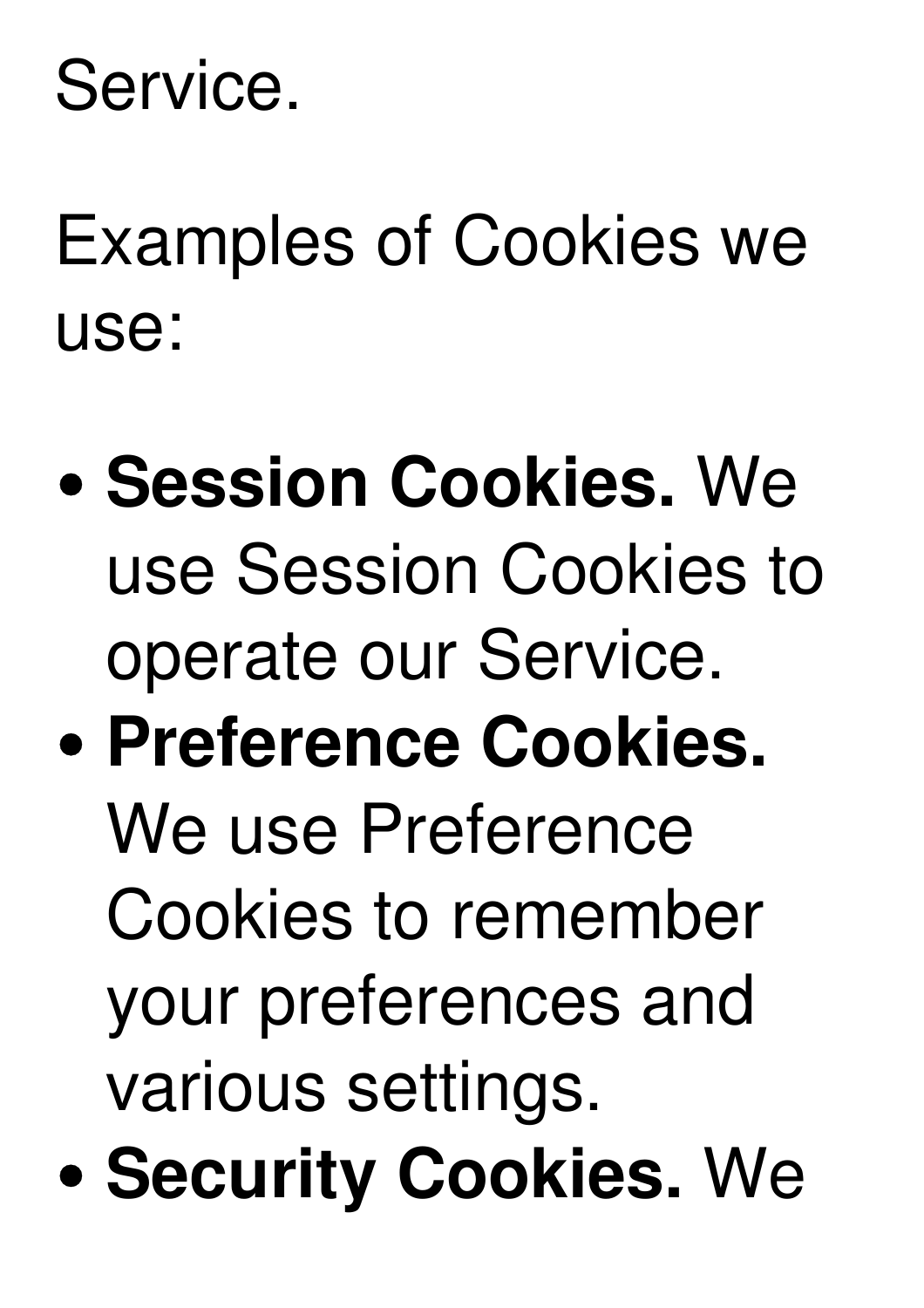#### use Security Cookies for security purposes.

### **Use of Data**

uses the hold of the state collected data for various purposes:

- To provide and maintain the Service
- To notify you about changes to our Service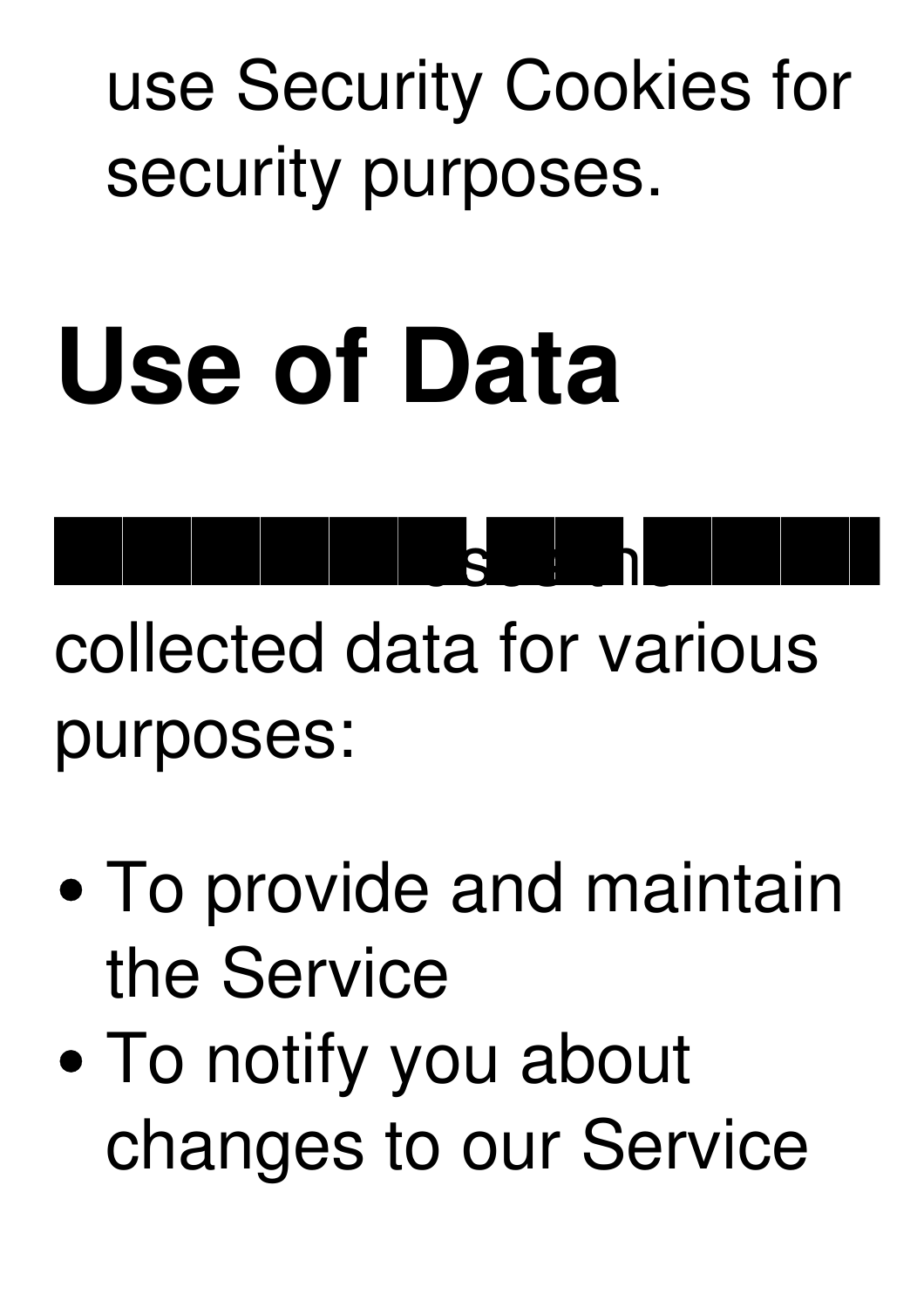- To allow you to participate in interactive features of our Service when you choose to do so
- To provide customer care and support
- To provide analysis or valuable information so that we can improve the **Service**
- To monitor the usage of the Service
- To detect, prevent and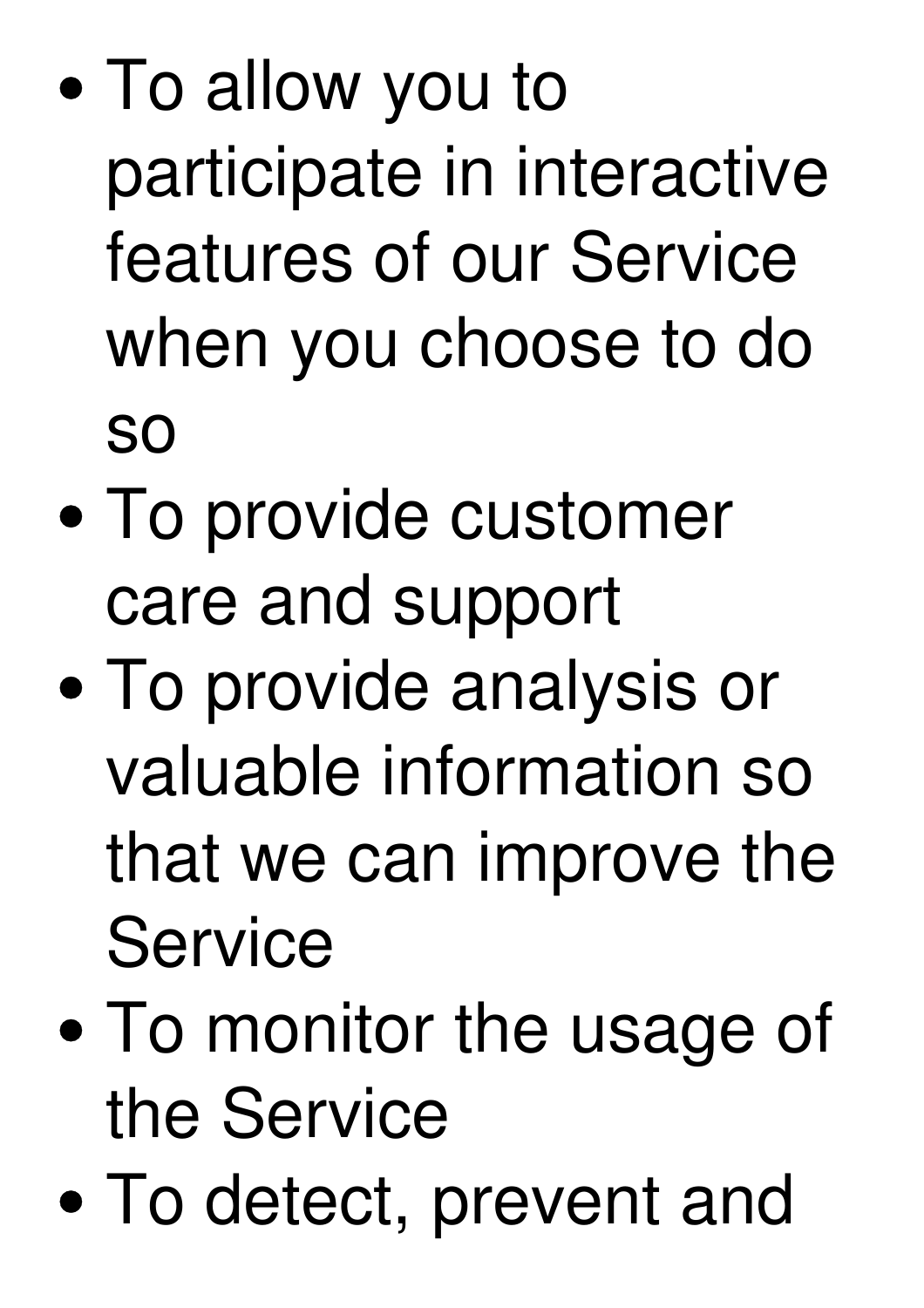#### address technical issues

### **Transfer Of Data**

Your information, including Personal Data, may be transferred to and maintained on computers located outside of your state, province, country or other governmental jurisdiction where the data protection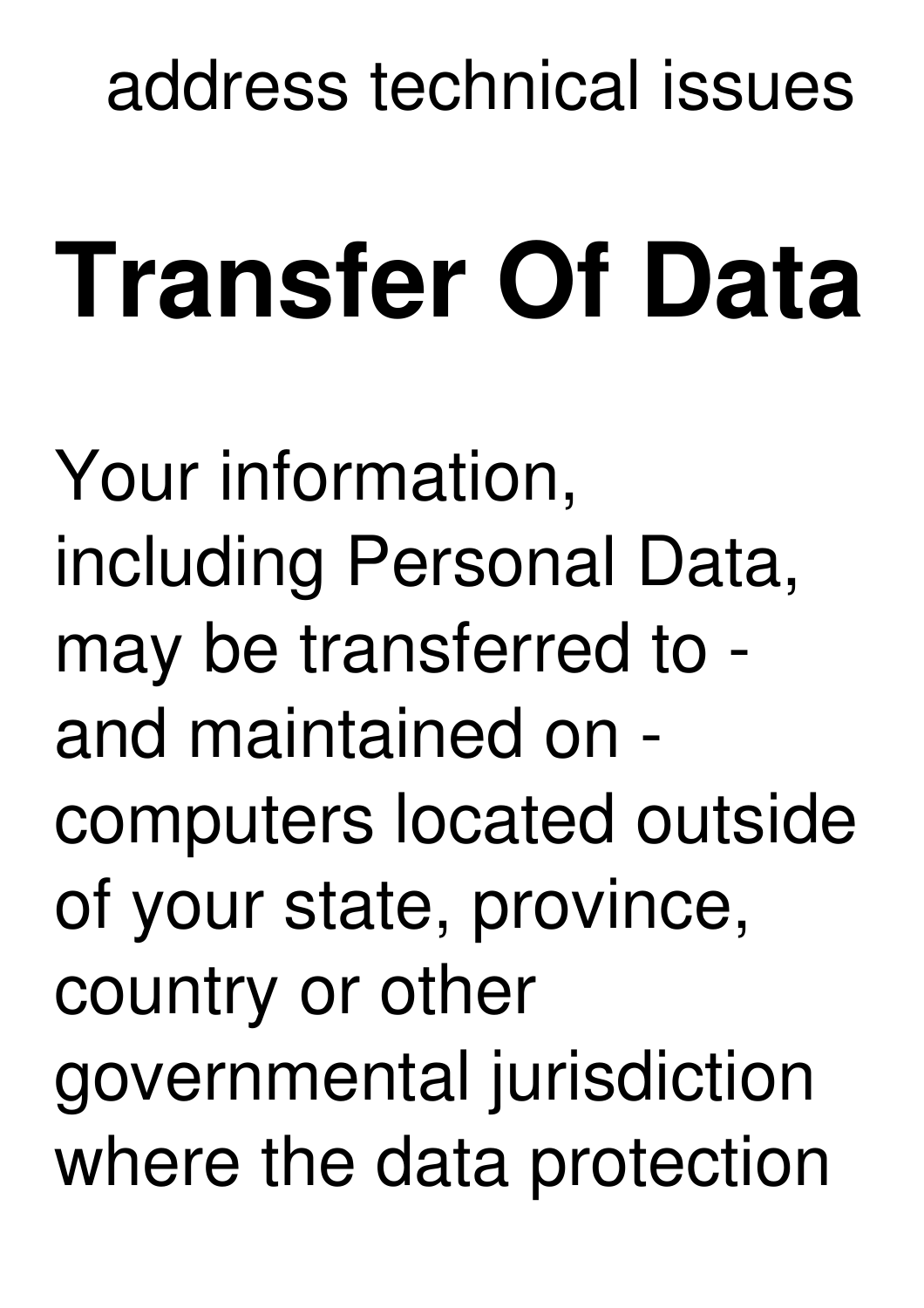#### laws may differ than those from your jurisdiction.

If you are located outside Israel and choose to provide information to us, please note that we transfer the data, including Personal Data, to Israel and process it there.

Your consent to this Privacy Policy followed by your submission of such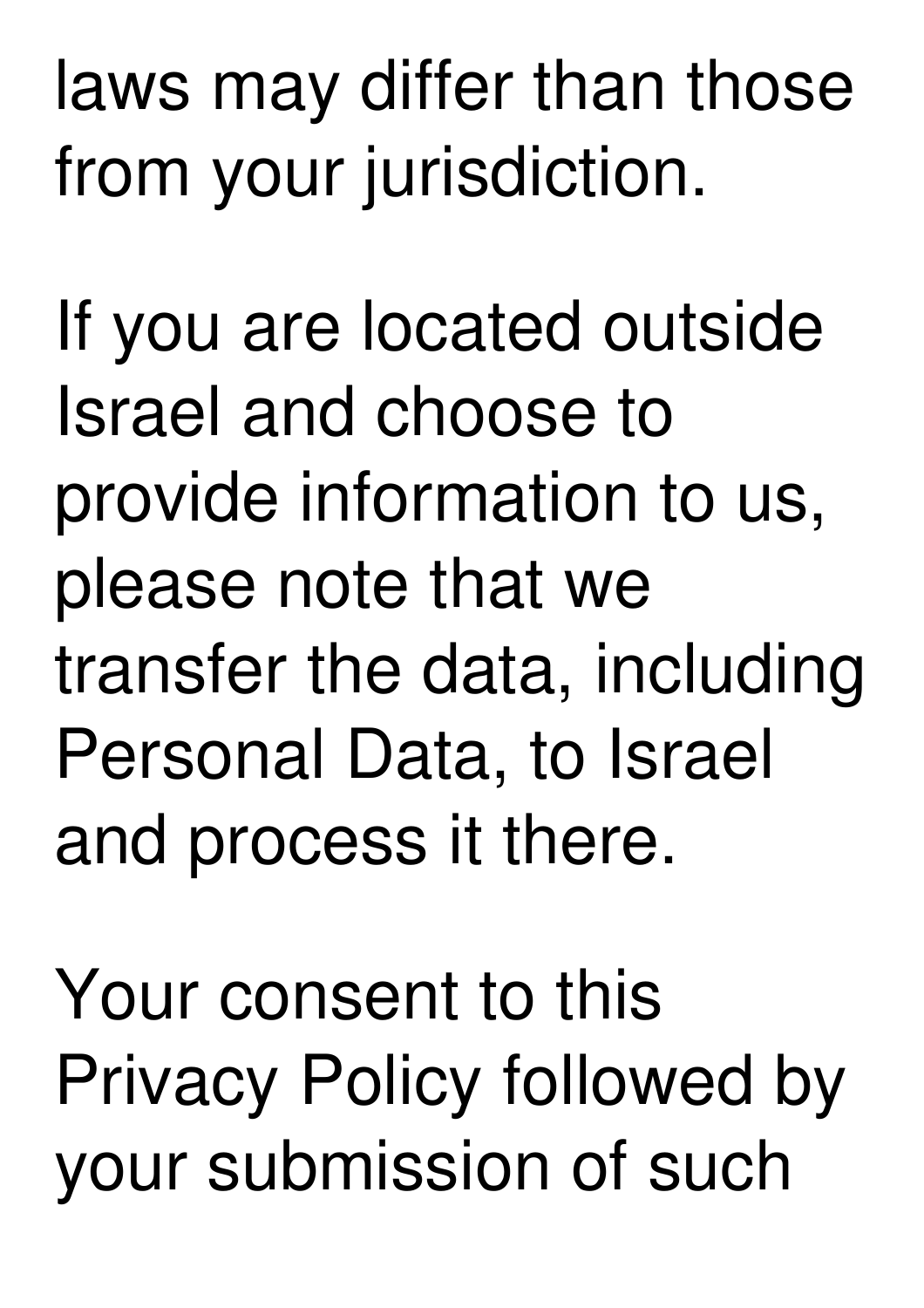information represents your agreement to that transfer.

will be a strong steps reasonably necessary to ensure that your data is treated securely and in accordance with this Privacy Policy and no transfer of your Personal Data will take place to an organization or a country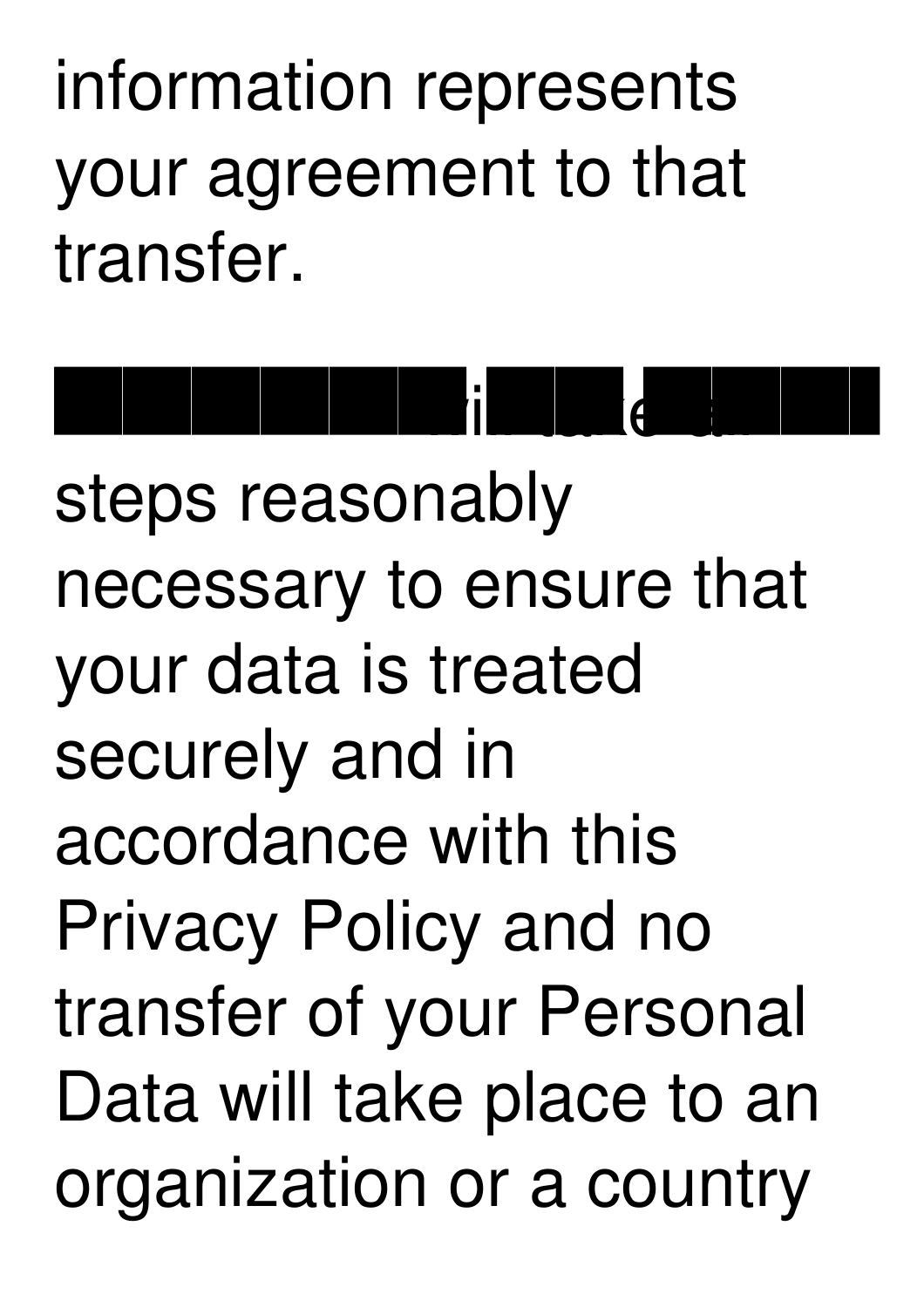unless there are adequate controls in place including the security of your data and other personal information.

# **Disclosure Of Data**

**Legal Requirements**

may language to the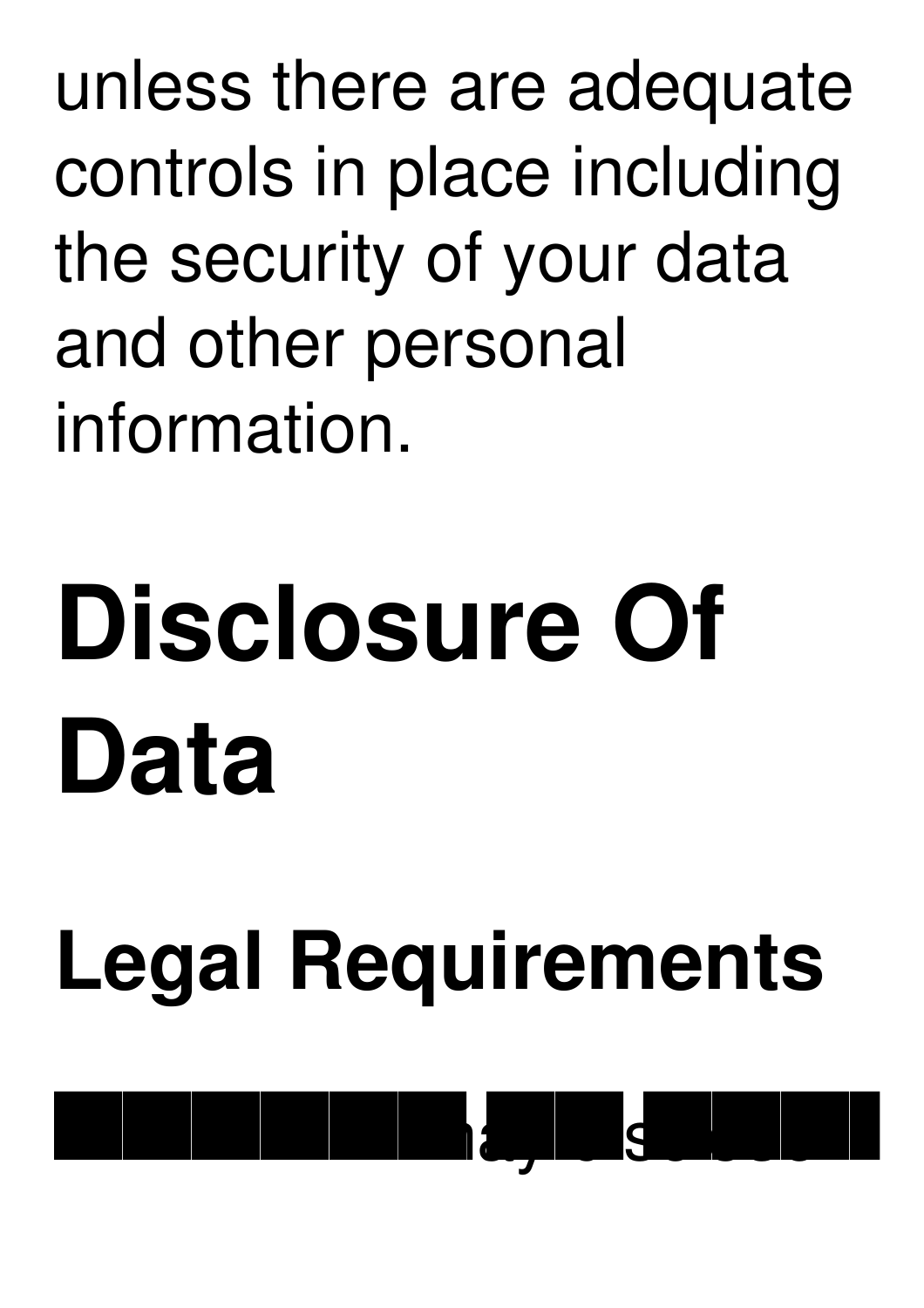your Personal Data in the good faith belief that such action is necessary to:

- To comply with a legal obligation
- To protect and defend the rights or property of
- To prevent or investigate possible wrongdoing in connection with the **Service**
- To protect the personal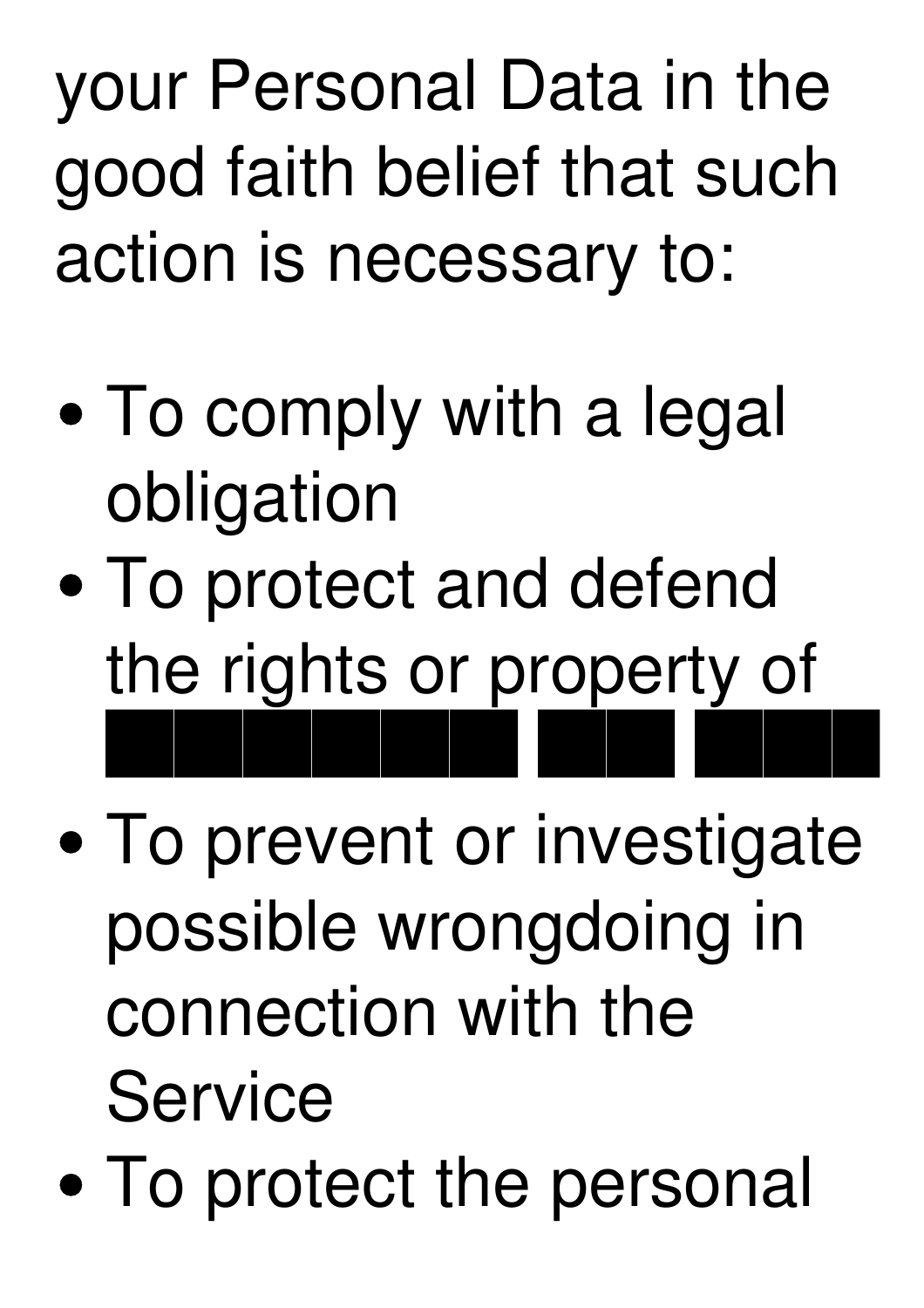safety of users of the Service or the public

To protect against legal liability

As an European citizen, under GDPR, you have certain individual rights. You can learn more about these guides in the GDPR [Guide.](https://termsfeed.com/blog/gdpr/#Individual_Rights_Under_the_GDPR)

# **Security of Data**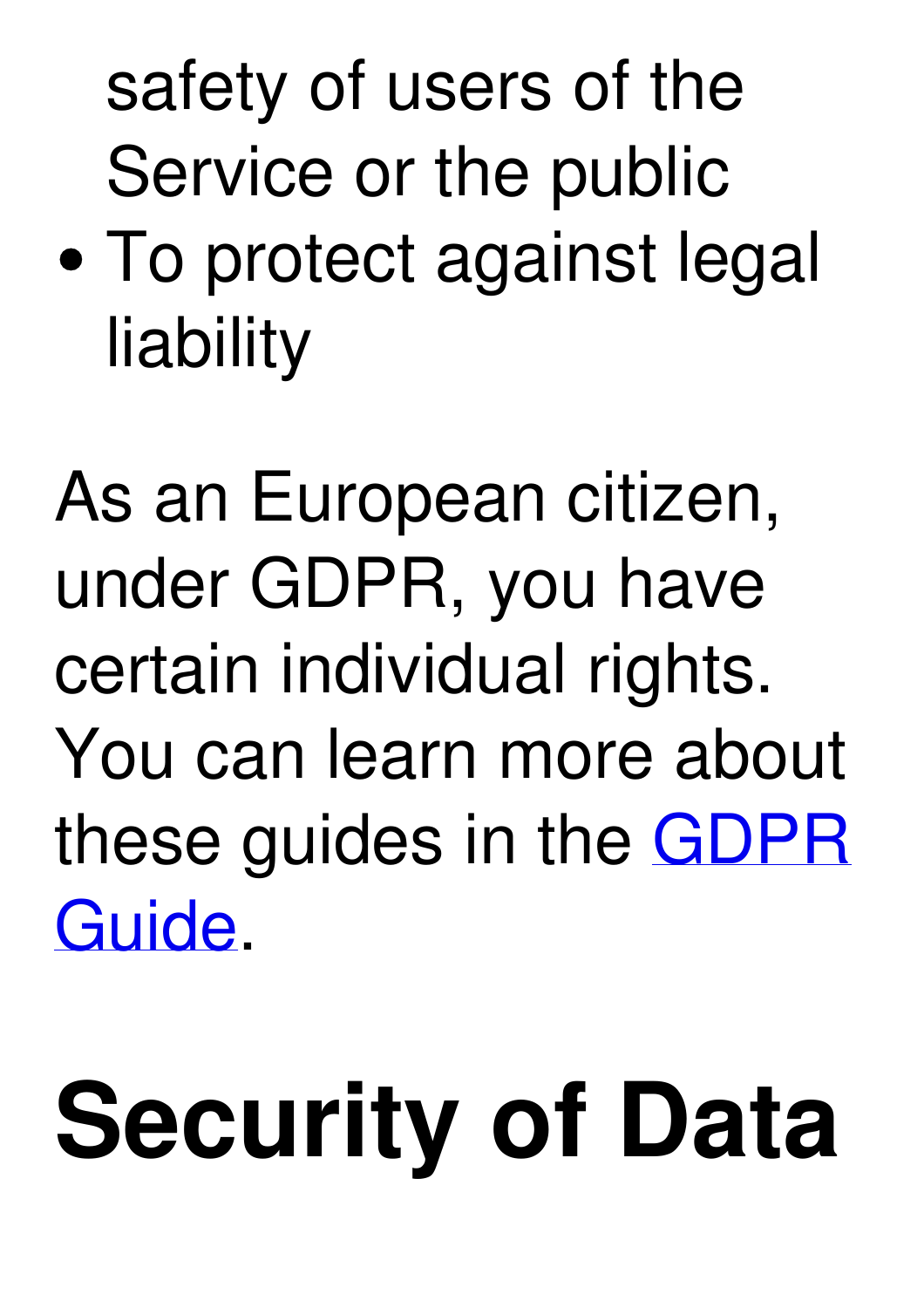The security of your data is important to us but remember that no method of transmission over the Internet or method of electronic storage is 100% secure. While we strive to use commercially acceptable means to protect your Personal Data, we cannot guarantee its absolute security.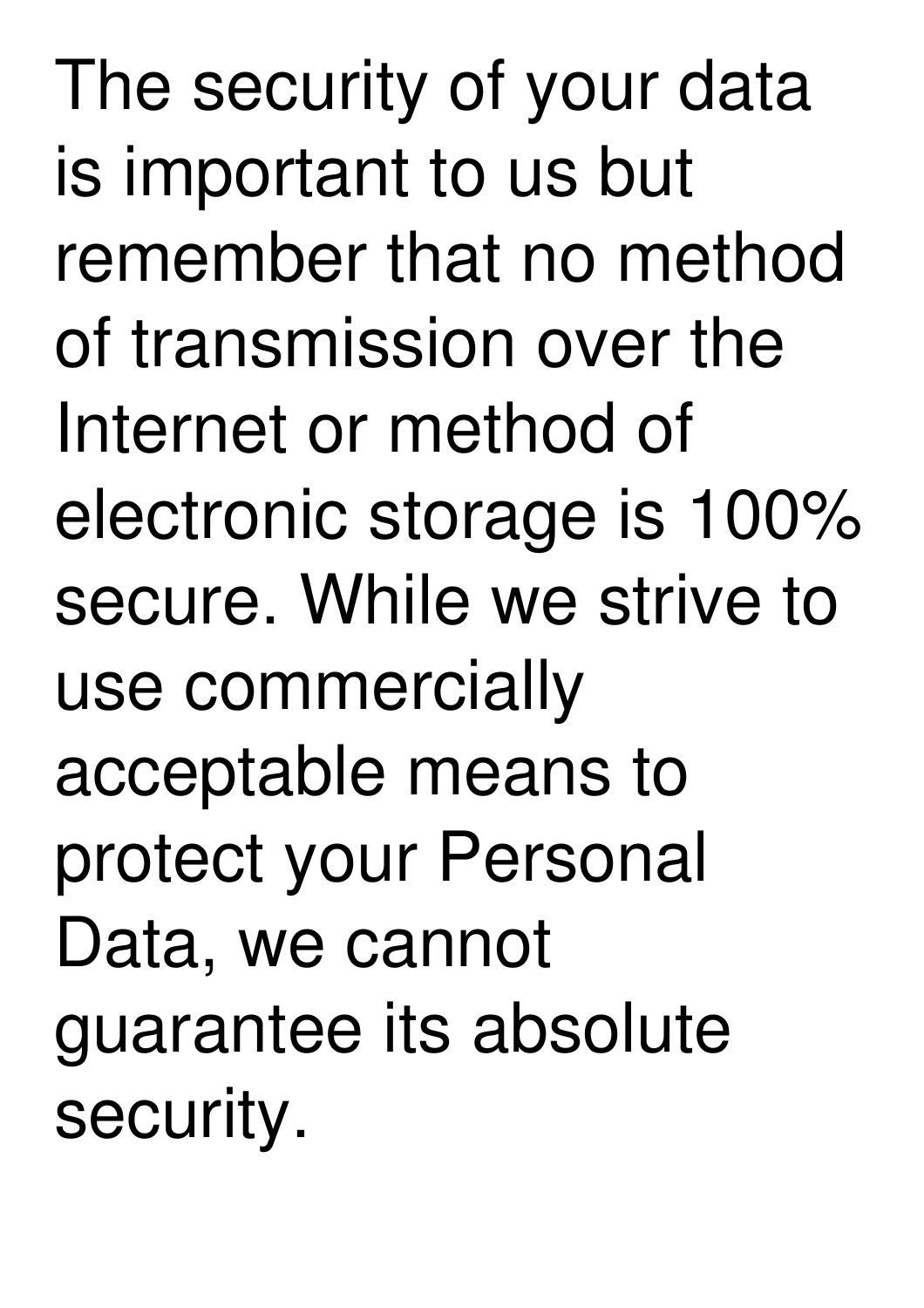# **Service Providers**

We may employ third party companies and individuals to facilitate our Service ("Service Providers"), to provide the Service on our behalf, to perform Service-related services or to assist us in analyzing how our Service is used.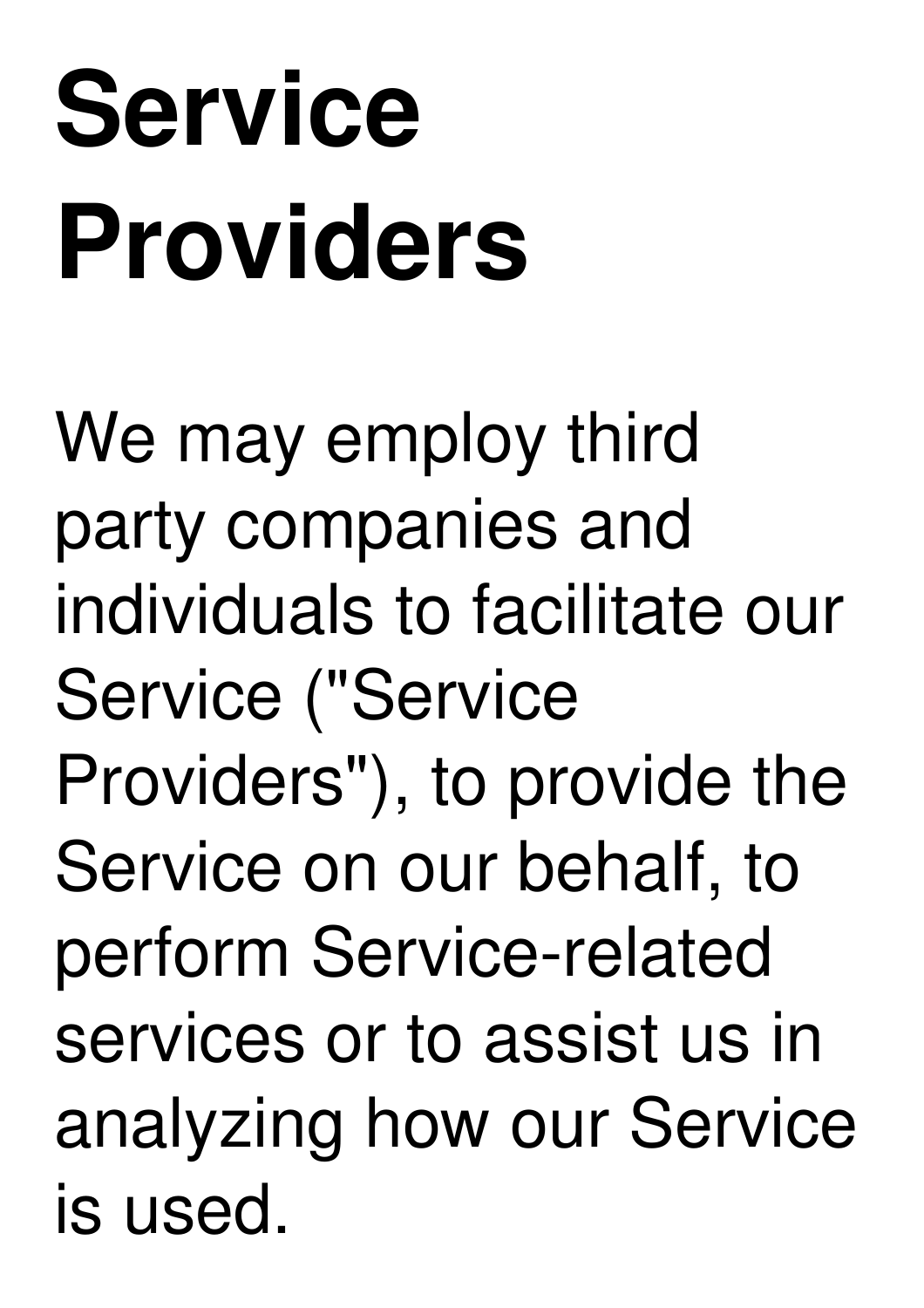These third parties have access to your Personal Data only to perform these tasks on our behalf and are obligated not to disclose or use it for any other purpose.

### **Links to Other Sites**

Our Service may contain links to other sites that are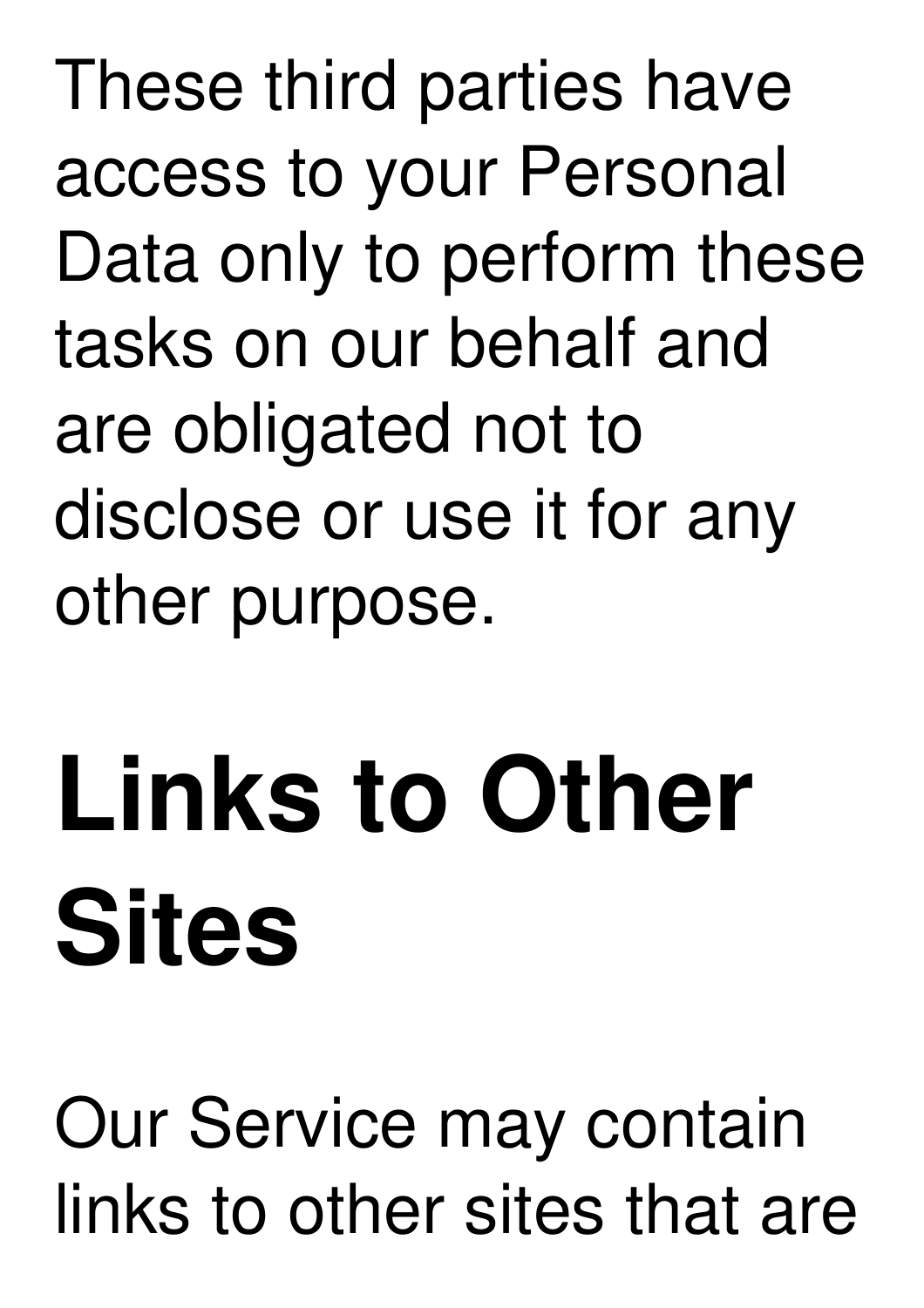not operated by us. If you click a third party link, you will be directed to that third party's site. We strongly advise you to review the Privacy Policy of every site you visit.

We have no control over and assume no responsibility for the content, privacy policies or practices of any third party sites or services.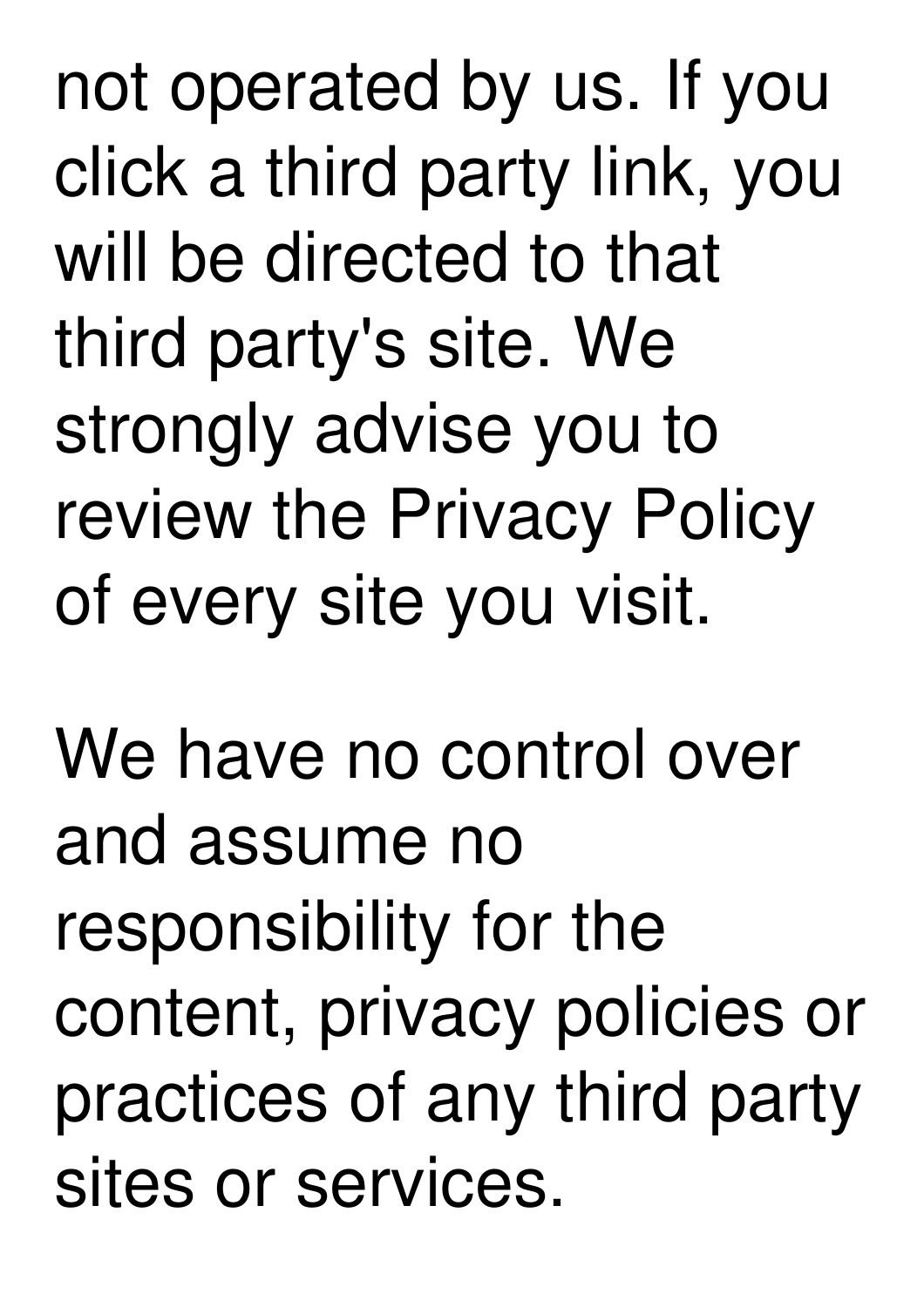# **Children's Privacy**

Our Service does not address anyone under the age of 18 ("Children").

We do not knowingly collect personally identifiable information from anyone under the age of 18. If you are a parent or guardian and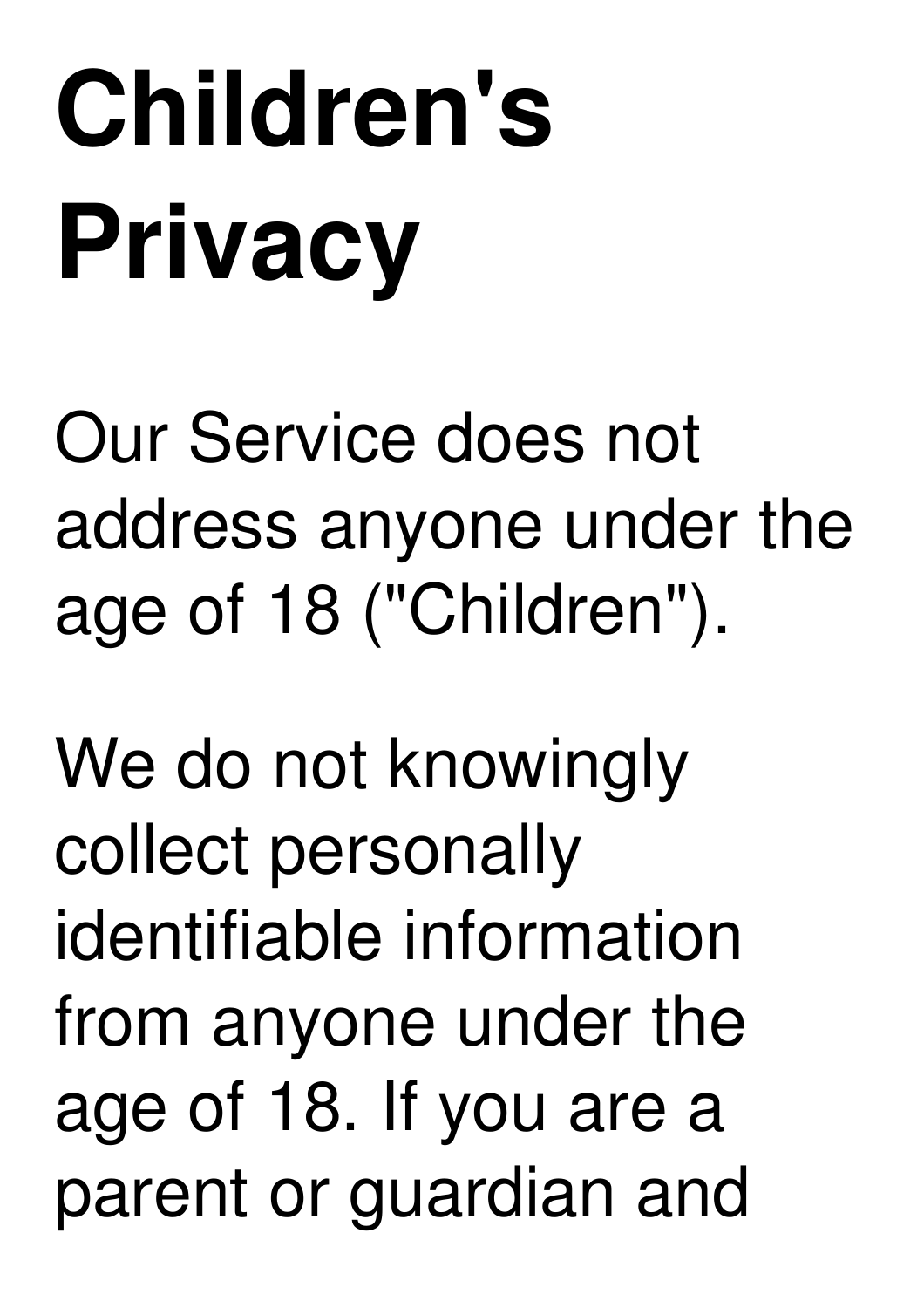you are aware that your Child has provided us with Personal Data, please contact us. If we become aware that we have collected Personal Data from children without verification of parental consent, we take steps to remove that information from our servers.

# **Changes to This**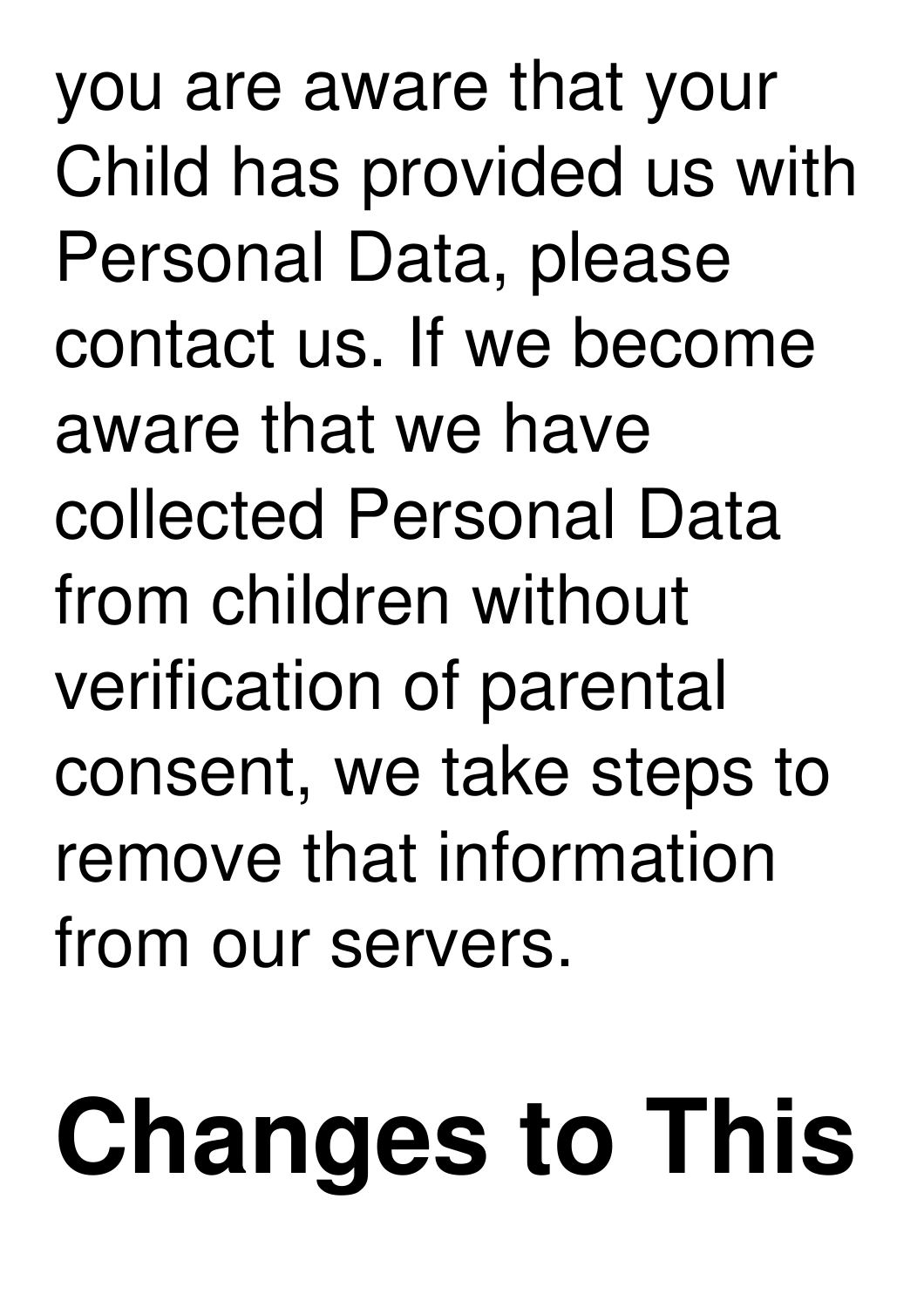# **Privacy Policy**

We may update our Privacy Policy from time to time. We will notify you of any changes by posting the new Privacy Policy on this page.

We will let you know via email and/or a prominent notice on our Service, prior to the change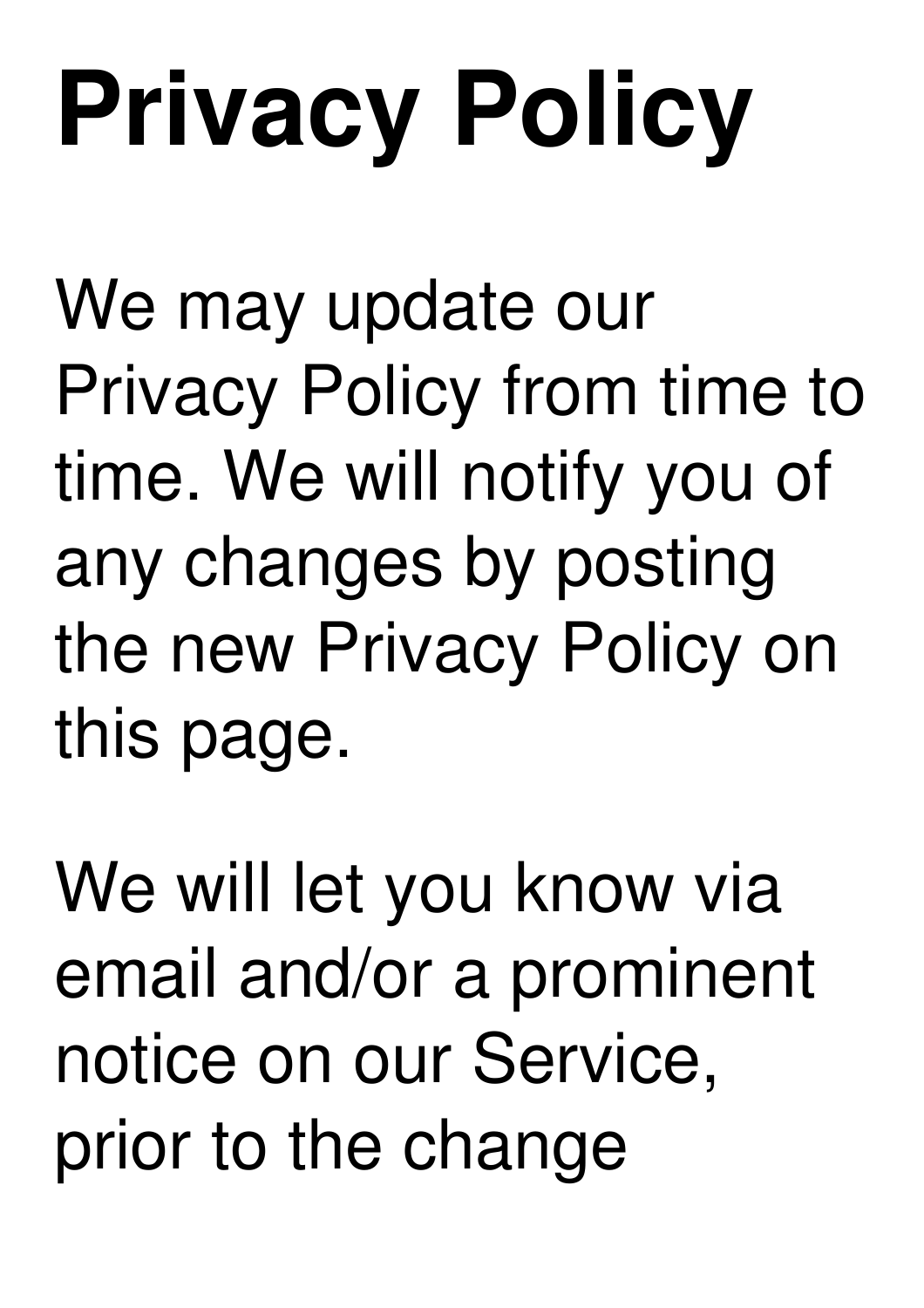becoming effective and update the "effective date" at the top of this Privacy Policy.

You are advised to review this Privacy Policy periodically for any changes. Changes to this Privacy Policy are effective when they are posted on this page.